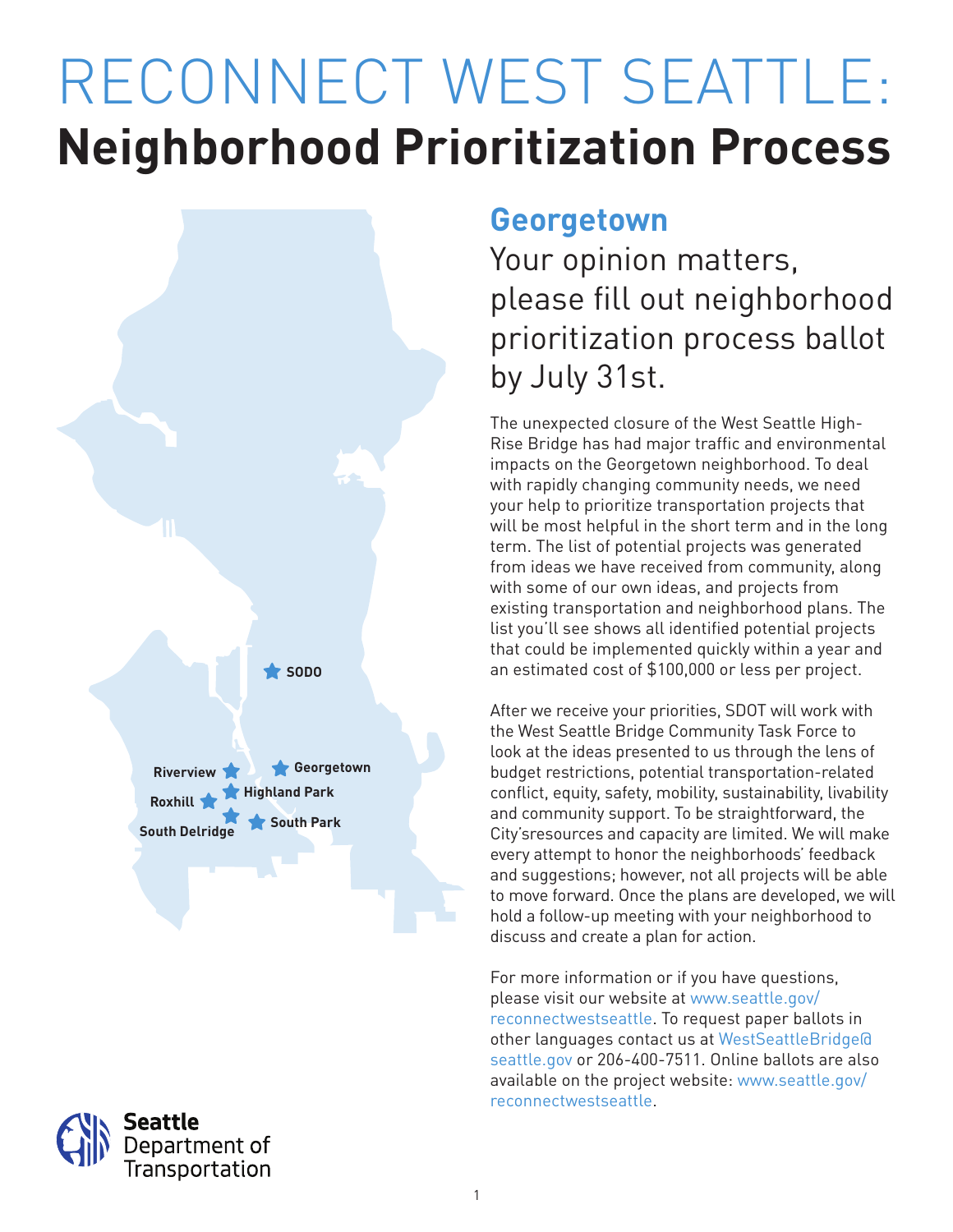## **GEORGETOWN BALLOT**

#### **What is your primary connection to this neighborhood?**  $\Box$  I live here  $\Box$  I work here  $\Box$  I go to school here  $\Box$  I worship here  $\Box$  I receive services here  $\Box$  I own a business here  $\Box$  I volunteer here □ Other: <u>\_\_\_\_\_</u> **What concerns you most about the impacts from the West Seattle Bridge Closure?**  $\square$  Environmental impacts/pollution  $\Box$  Increased traffic/congestion  $\square$  Speeding  $\Box$  Pedestrian safety and accessibility □ Other: <u>\_\_\_\_\_\_\_\_\_\_\_\_\_\_\_</u>

#### **Do you identify as: (Check all that apply)**

- □ American Indian or Alaska Native  $\Box$  Asian
- □ Black or African American
- $\Box$  Hispanic or Latino/a
- □ Native Hawaiian or Pacific Islander
- □ White
- $\Box$  Other (please specify):

#### **Zip code of primary residence:**

#### **What is your age?**

| $\Box$ 11-17 | $\Box$ 36-40 |
|--------------|--------------|
| $\Box$ 18-24 | $\Box$ 41-50 |
| $\Box$ 25-30 | $\Box$ 51-64 |
| $\Box$ 31-35 | $\Box$ 65+   |

#### **How did you hear about the neighborhood prioritization process ballot?**

- $\Box$  Seattle Department of Transportation newsletter or website
- Social Media
- $\Box$  Friend or family member
- $\Box$  School, organization or community group:

 $\Box$  Other:  $\_\_$ 

**Please pick up to 10 projects that you would prioritize to help reduce the impacts of the West Seattle High-Rise Bridge closure. NOTE: Not all potential projects are mapped and there may be duplicates due to overlaps with other potential projects.**

| Map ID | Project |
|--------|---------|
|        |         |
|        |         |
|        |         |
|        |         |
|        |         |
|        |         |
|        |         |
|        |         |
|        |         |
|        |         |
|        |         |

If you would like to be added to the project mailing list, please write in your email address below:

#### **Please let us know if you have other ideas, comments or suggestions:**

Thank you for your input. Please visit the West Seattle Bridge website for more information: www.seattle.gov/reconnectwestseattle.

#### **RETURNING MY BALLOT:**

To return your completed ballot, you may do it in one of the following ways: E-mail a scanned copy of your ballot to: WestSeattleBridge@seattle.gov Contact us at WestSeattleBridge@seattle.gov or 206-400-7511 for neighborhood drop-off locations

Mail to City Hall: PO Box 94649, Seattle, WA, 98124-4649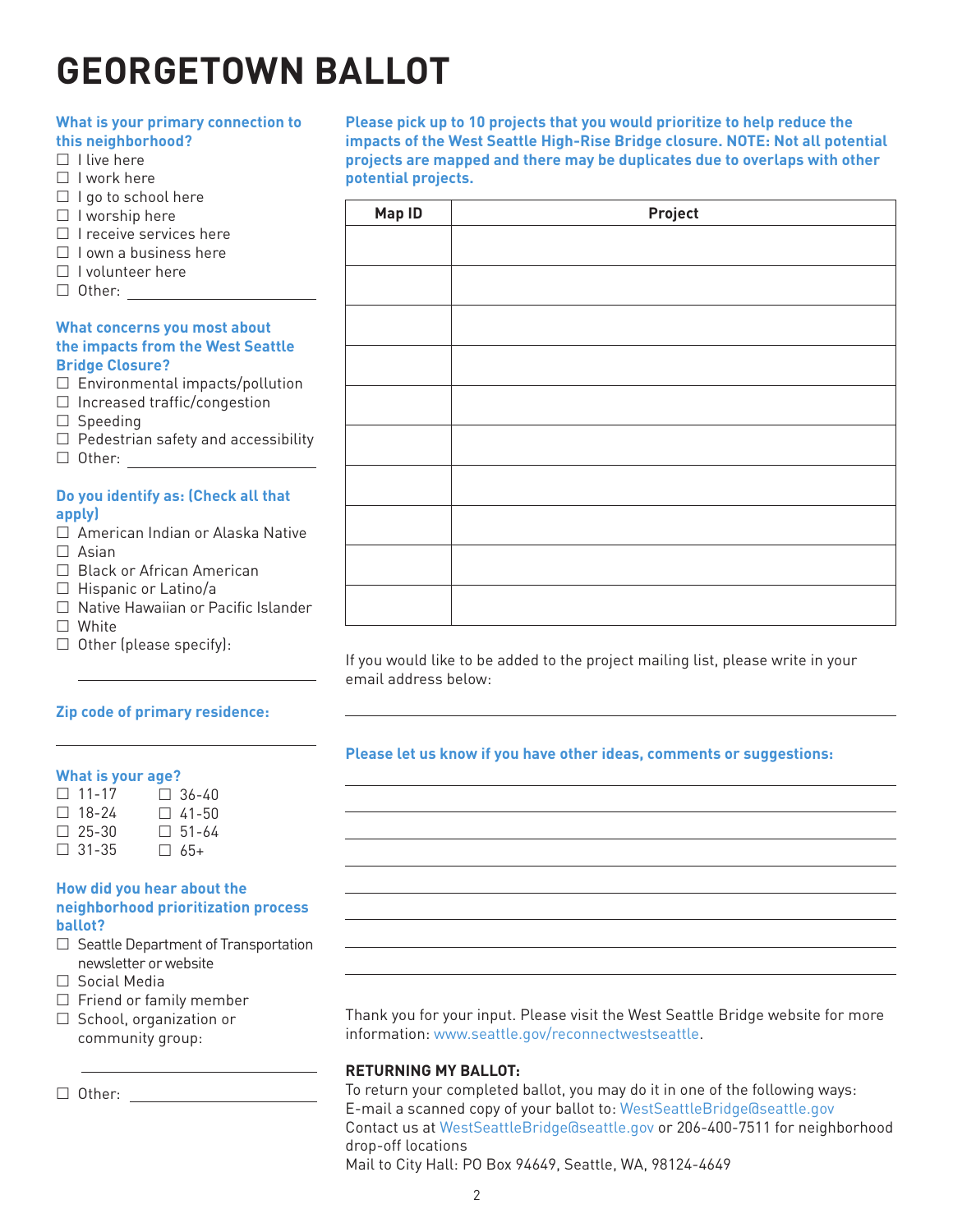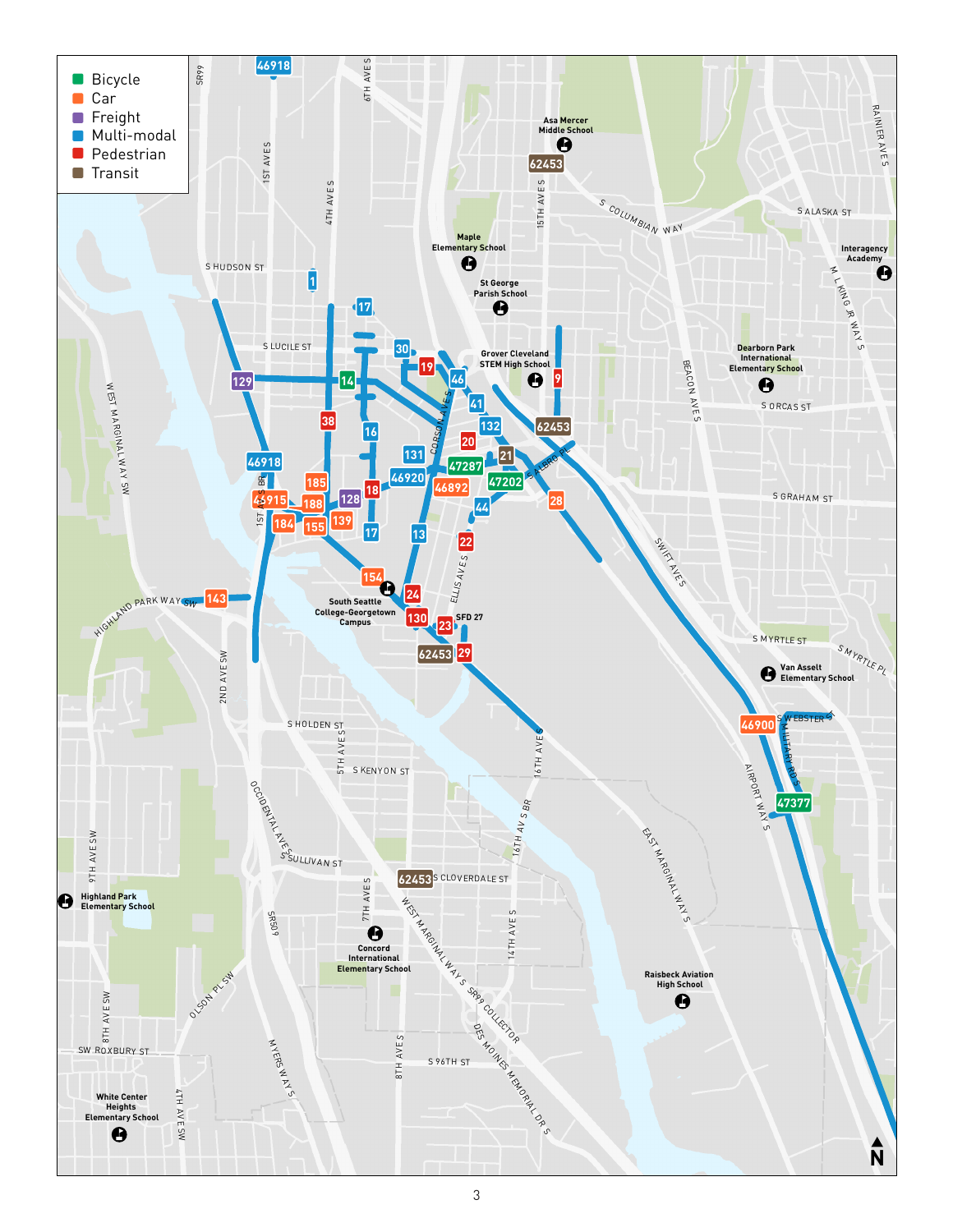| <b>GEORGETOWN</b> |                                                      |                                                                                                                                                     |  |  |
|-------------------|------------------------------------------------------|-----------------------------------------------------------------------------------------------------------------------------------------------------|--|--|
| <b>Map ID</b>     | <b>Title</b>                                         | <b>Description</b>                                                                                                                                  |  |  |
| 1                 | Roadway improvement                                  | Repave 3rd Ave S at McKinstry                                                                                                                       |  |  |
| 9                 | Pedestrian improvement                               | Adding pedestrian improvements along 16th Ave S                                                                                                     |  |  |
| 13                | Safety improvement                                   | Look into traffic and pedestrian safety improvements on Corson Ave S from E<br>Marginal to Airport Way                                              |  |  |
| 14                | Bike and pedestrian<br>improvement                   | Make bike and pedestrian improvements on S Orcas St from E Marginal to<br>Corson                                                                    |  |  |
| 16                | Corridor improvement                                 | Examine street concept plan for 6th Ave S                                                                                                           |  |  |
| 18                | Pedestrian improvement                               | Improve pedestrian crossing at intersection of 6th Ave S and S Michigan St                                                                          |  |  |
| 19                | Pedestrian improvement                               | Improve pedestrian crossing at intersection near Georgetown Playfield                                                                               |  |  |
| 20                | Pedestrian improvement                               | Improve pedestrian crossing at intersection of S Bailey St and 12th Ave S                                                                           |  |  |
| 21                | Pedestrian improvement                               | Make design elements, access, and safety improvements at the Old City Hall<br>Transit Hub at S Bailey St and 13th Ave S                             |  |  |
| 22                | Transit improvement                                  | Improve the pedestrian crossing and sidewalk to better access transit at Ellis<br>Ave S and S Warsaw St                                             |  |  |
| 23                | Pedestrian improvement                               | Make pedestrian improvements along Ellis Ave S                                                                                                      |  |  |
| 24                | Pedestrian improvement                               | Make pedestrian and safety improvements at E Marginal Way and Corson Ave<br>S intersection                                                          |  |  |
| 28                | Safety improvement                                   | Control speeding and create a gateway for Georgetown on Airport Way S from<br>Boeing Field to Lucille St                                            |  |  |
| 29                | Pedestrian improvement                               | Make improvements for people walking along the 'Flume' pathway                                                                                      |  |  |
| 30                | Traffic safety improvement                           | Make safety improvements at the S Lucile St, Denver Ave S, and 7th Ave S<br>intersections                                                           |  |  |
| 31                | Lighting and wayfinding                              | Make a more general improvement about lighting and wayfinding                                                                                       |  |  |
| 32                | Additional signage                                   | Install additional signage to direct freight traffic to other routes                                                                                |  |  |
| 38                | Pedestrian improvement                               | Pedestrian and bus stop improvements from Marginal/Michigan to Dawson on<br>4th Ave S                                                               |  |  |
| 41                | Street improvement                                   | Streetscape improvements from S Albro Place to S Lucile St on Airport Way S                                                                         |  |  |
| 44                | Bike and pedestrian<br>improvement                   | Improve pedestrian and bicycle connections to Beacon Hill on S Albro Place.                                                                         |  |  |
| 46                | Bike, pedestrian, and vehicle<br>safety improvements | Assess feasibility and improve pedestrian, bike, bus and vehicular access,<br>turning movements, and circulation neat Airport Way S and S Lucile St |  |  |
| 128               | Freight improvement                                  | Examine street concept plan for 6th Ave S                                                                                                           |  |  |
| 129               | Freight improvement                                  | Make freight improvements in high collision areas along SR 99 between 1st<br>Ave S and S Dawson St                                                  |  |  |
| 130               | Pedestrian improvement                               | Improve pavement and walkways                                                                                                                       |  |  |
| 131               | Roadway improvement                                  | Improvements on eastbound left-turn movement and possible limiting of<br>southbound access on Carleton                                              |  |  |
| 132               | Safety improvement                                   | Intersection improvements at Nebraska                                                                                                               |  |  |
| 133               | Safety improvement                                   | Limit access to sidestreets from major arterials in Georgetown                                                                                      |  |  |
| 134               | Signage improvement                                  | Add new travel times to existing electronic boards                                                                                                  |  |  |
| 135               | Communications improvement                           | Create a map of identified routes and improvements for bikes and peds to<br>access the South Park bridge and 1st Avenue                             |  |  |
| 139               | Signal timing                                        | Improve signal timing along detour route (4th S/Michigan St)                                                                                        |  |  |
| 140               | Signage improvements                                 | Replacement of overhead signs where in poor condition                                                                                               |  |  |
| 141               | Traffic improvement                                  | Modify traffic control plan for longer configuration                                                                                                |  |  |
| 142               | Traffic counts                                       | Install new traffic count stations at 6 new locations and all impacted bridges                                                                      |  |  |
| 143               | Signal timing                                        | Update signal timing along detour route                                                                                                             |  |  |
| 144               | Scooter share                                        | Increase scooter share access                                                                                                                       |  |  |